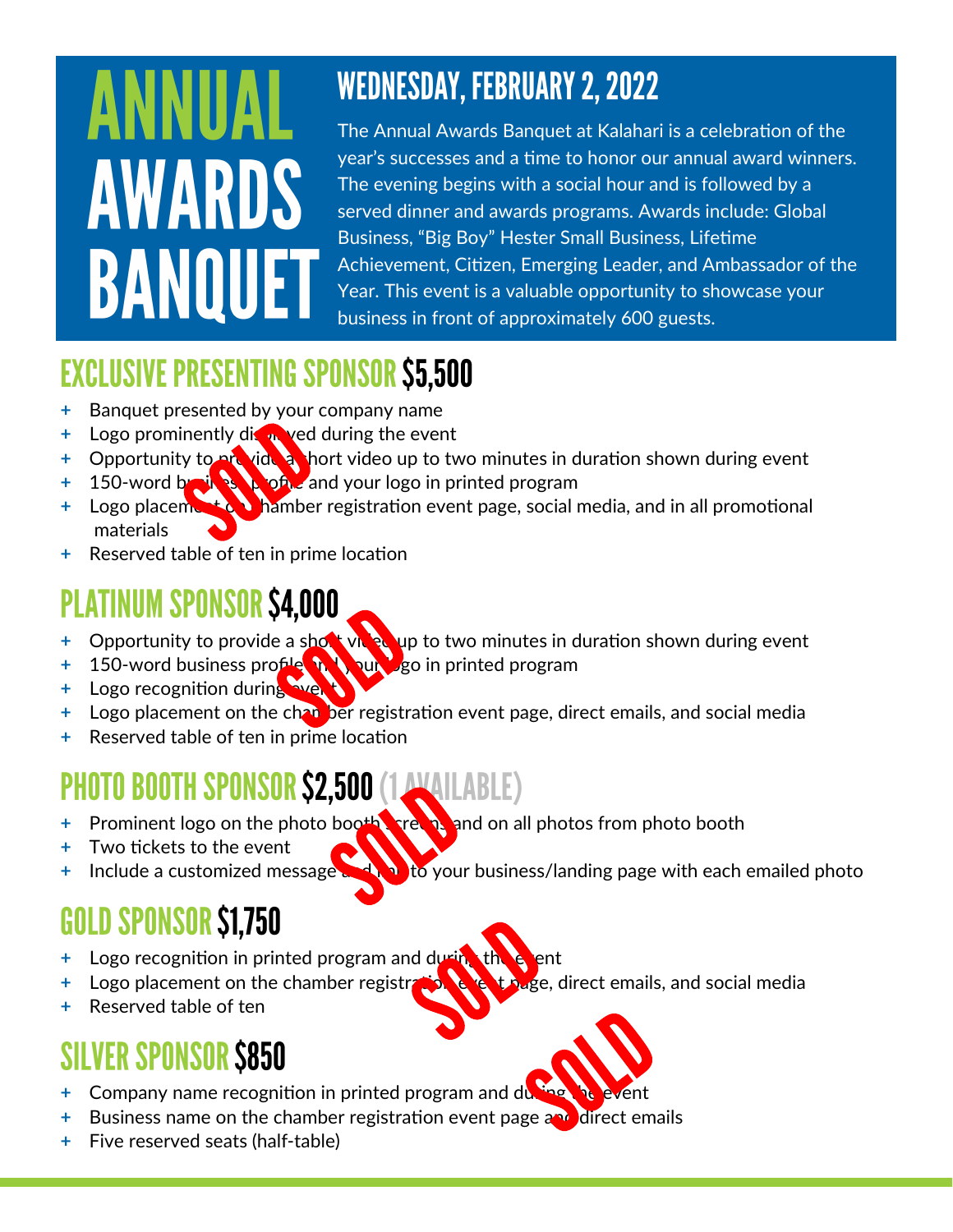# **TASTE OF ROUND ROCK**

#### **TUESDAY, APRIL 26, 2022**

Taste of Round Rock at the indoor Round Rock Sports Center is a community-wide event featuring forty area restaurants showcasing their cuisine. Taste is a great opportunity for you to try different menu items and to discover new culinary creations while sharing the evening with colleagues and friends.

#### **CLUSIVE PRESENTING SPONSOR \$3,000 (1 AVAILABLE)**

- **+** Taste presented by your company name
- **+** Prominent logo **in Community Impact Newspaper** ad and all event promotions
- **+** Prominent  $\log_2$  on  $\log_2$  page and direct emails
- **+** Logo recognition on multiple digital displays throughout the venue
- **+** Ten exclusive early entry tickets

#### **ATINUM SPONSOR \$2,000**

- **+** Logo in *Community In*  $\partial_{\alpha}$  *t Newspaper* ad and all event promotions
- **+** Logo on event **page and direct emails**
- **+ Logo recognition on multiple digital displays throughout the venue**
- **+ Ten exclusive early htry tickets**

#### **PHOTO BOOTH SPONSOR \$2,000 (1 AVAILABLE)**

- **+** Logo in *Community Impact Newspaper* ad and all event promotions
- **+** Logo recognition **net** a photo
- **+ Include a customized message and link to your business/landing page with each emailed photo**
- **+**  Logo on event page and direct emails
- **+** Four exclusive arly entry tickets

#### **GOLD SPONSOR \$1,500**

- **+** Logo in *Community Impact Newspaper and all event promotions*
- **+ Logo on event page and divert**
- **+ Six exclusive early entry ticket**

#### **SILVER SPONSOR \$1,350**

- **+ Logo in** *Community Impact Newspaper* **and all the vent promotions**
- **+** Logo on event page and direct ex-
- **+** Exclusive logo on silverware packaging ven to all attendees
- **+** Four exclusive early entry tickets

#### **CONTRIBUTING SPONSOR \$525**

- **+** Name recognition in *Community Impact Newspaper* ad and all event promotions
- **+** Name recognition on event page
- **+** Four exclusive early entry tickets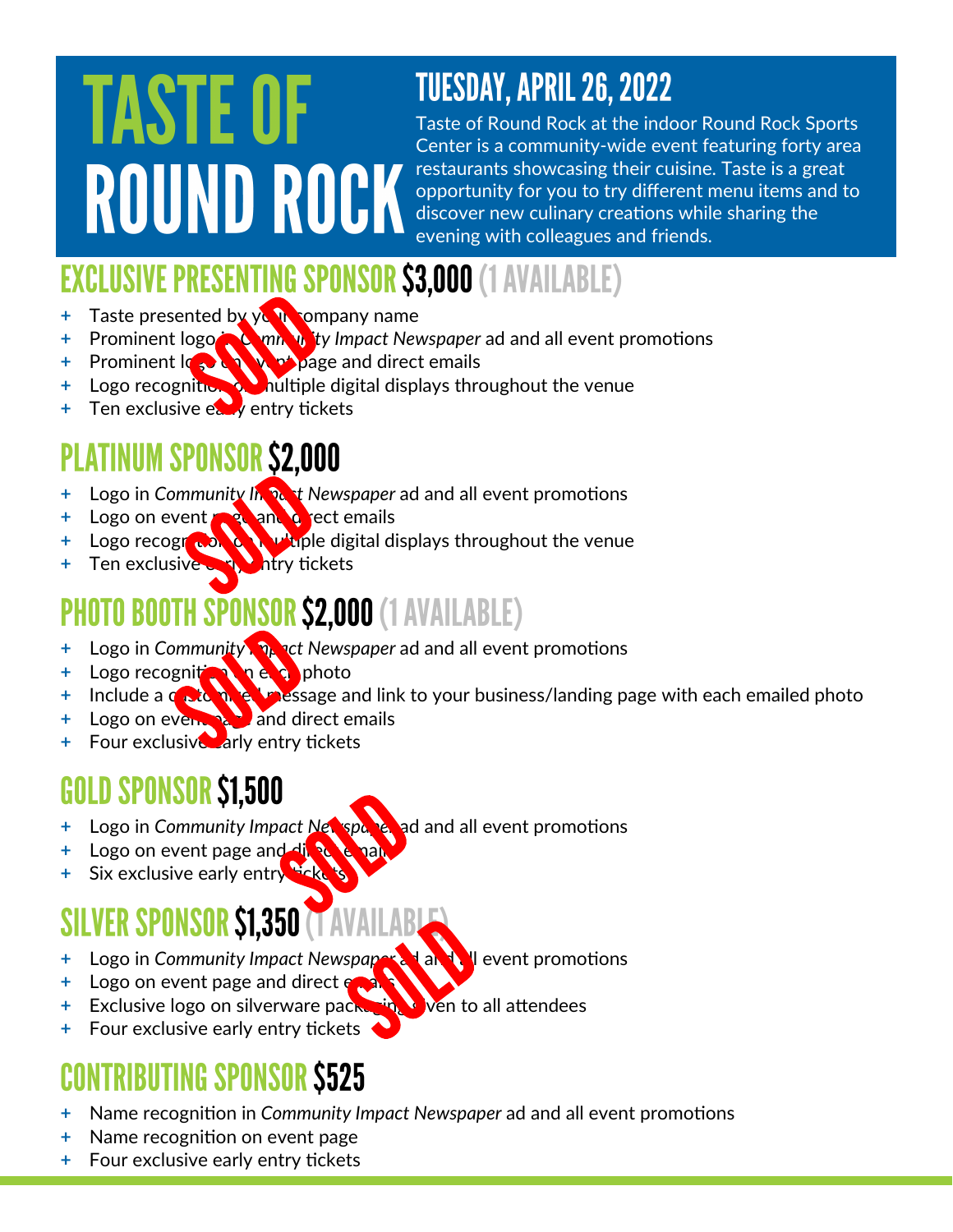### **BIRDIES, BOGEYS** & BIZ GOLF TOURNAMENT

### **FRIDAY, OCTOBER 21, 2022**

The Round Rock Chamber Golf Tournament at Forest Creek is back for the second year in a row. Bragging rights are at stake as you compete for prizes and build business relationships. Showcase your brand at this engaging event. All levels include opportunity to add to swag bag.

#### **EXCLUSIVE PRESENTING SPONSOR \$3,600**

- **+** Tournament presented by your company name
- **+** Prominent logo in all promotional materials for the event
- **+** Special social media recognition (share video or shoutout)
- **+** Logo on event nate when with hyperlink to company website
- **+ Logo on email last**
- **+** Team of four
- **+** Two breakfast tacos for each player
- **+** Lunch for each player
- **+** Two drink tickets per player
- **+** One mulligan per player

#### **FLAG SPONSOR \$2,700 (1 AVAILABLE)**

- **+** Color logo on all eighteen pin flags
- **+** Logo on event page website with hyperlink to company website
- **+** Logo on direct emails
- **+** Team of four
- **+** Two breakfast take the ach player
- **+** Lunch for each player
- **+** Two drink tickets per player

#### **GOLF CART SPONSOR SANO (1 AVAILABLE)**

- **+** 8 ½ x 5 ½ sign with color logo inside sixty to seventy carts
- **+** Logo on event **page with hyperlink to company website**
- **Logo on direct emails**

### OTO BOOTH SPONSOR \$1,500 (1 AVAILABLE)

- Prominent logo on the photo booth screens and on all photos from photo booth
- **+** Include a custom **Reading and link to your business/landing page with each emailed photo**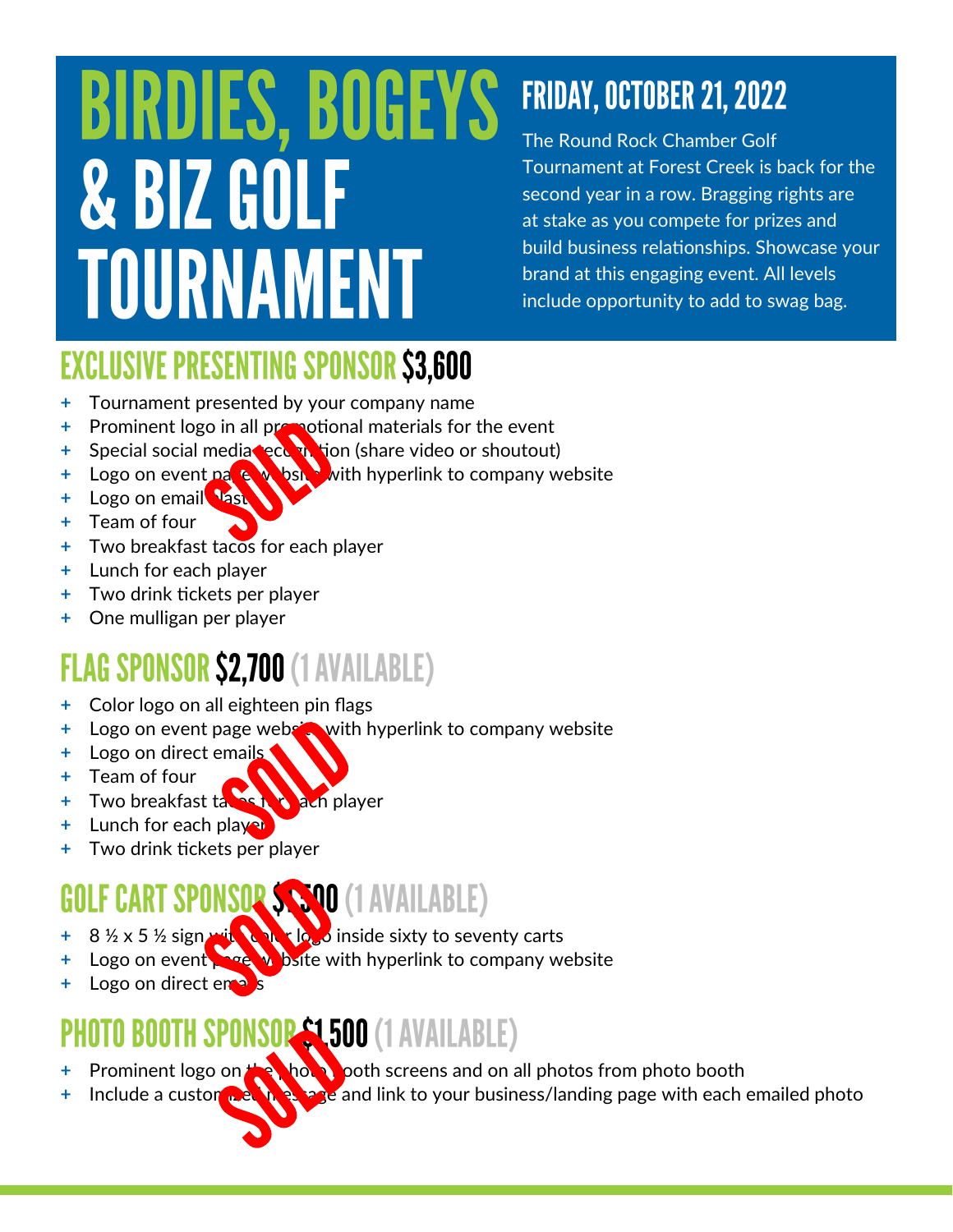# **BIRDIES, BOGEYS, & BIZ** GOLF TOURNAMENT (cont.)

#### **EAGLE TEAM \$1,200**

- **+** Logo on event page website with hyperlink to company website
- **+** Logo on email blast distributed to over 3,500 people
- **+** Electronic list of registrants (upon request)
- **+** Dedicated Facebook post with logo and website link
- **+** Team of four
- **+** Two breakfast tacos for each player
- **+** Lunch for each player
- **+** Two drink tickets per player

#### **BEVERAGE CART SPONSOR \$1,100 (1 AVAILABLE)**

- **+** 8 ½ x 5 ½ sign with color logo attached to both beverage carts that travel throughout the course
- **+** Logo recognition on event page website and direct emails

#### **BIRDIE TEAM \$800**

- **+** Business name on event page website with hyperlink to company website
- **+** Business name on direct emails
- **+** Team of four
- **+** Two breakfast tacos for each player
- **+** Lunch for each player
- **+** Two drink tickets per player

#### **CONTEST SPONSORS \$750 (3 AVAILABLE)**

- **+** Choose from: Closest to the Pin, Putting Contest, Bubba Drive
- **+** Full color tee sign at the contest with your logo
- **+** Naming rights to contest
- $+$  Name recognition in all advertising and on event page website
- **+** Up to two sponsor personnel presence at sponsored contest green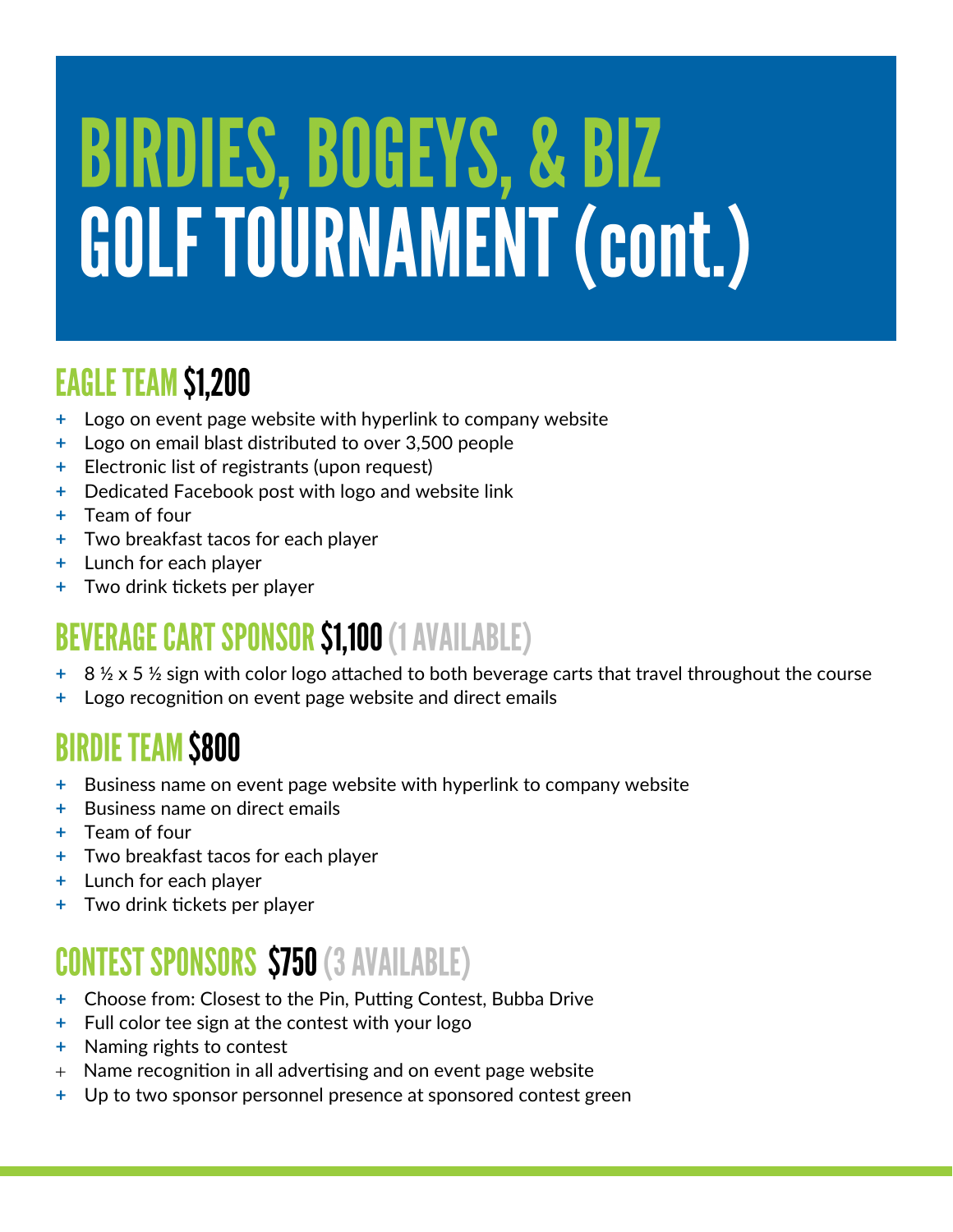The chamber's recurring Power Lunch provides chamber investors and the general public with an opportunity to stay informed on issues relevant to the business community along with promoting connections with other business colleagues. This valuable opportunity allows you to promote your business or organization to 125 to 150 people at each lunch.

#### **ESENTING SPONSOR \$1,500**

- **+** Prominent logo included in all event remotions and on event page
- **+** Exclusive logo placement and **than mass a**sage/link on thank you email to all guests
- **+ One minute presentation about your company**
- **+ Opportunity to introduce speak**
- **+** Seating for four guests at the head table at your sponsored lunch
- **+** Opportunity to include a customized message sent after each registration

#### **CONTRIBUTING SPONSOR S600 WAY & Aug AVAILABLE)**

- **+** Business booth display at your sponsored Power Lunch event
- **+** Business name included in all event promotions and on event page
- **+** Business name listed on than you email to all guests
- **+** One ticket to Power Lunch included for person working your booth



SPARK is for prospective and current entrepreneurs. Each quarter, the chamber arranges for local, successful business owners to share their entrepreneurial story in an informal setting. The event connects entrepreneurs and highlights Round Rock as a hub for healthy startup activity. The informal setting allows for open discussion and provides inspiration for entrepreneurs in various stages of business development.

#### **PRESENTING SPONSOR \$3,500**

- **+** Presenting sponsor at four SPARK avents throughout the year
- **+** Prominent logo in all promotion in the event
- **+** One minute presentation about your company before the introduction of the speaker
- **+** Electronic list of attendees (upon request)

# **IFR SF PRESENTING SPONSOR S1.600**

Business Leader Series allows industry experts, successful business owners, entrepreneurs and business leaders to share valuable business lessons, insights and tools that they have used to succeed in their entrepreneurial journey. Promote your business in front of approximately 25-40 attendees at each event.

- **+** Logo on all nine Business Leader Series event pages and on all direct emails promoting event
- **+** Opportunity to do a two-minute **potalight at every event**
- **+** Company logo on slide at beginning of program
- **+** Opportunity to place marketing materials on registration table